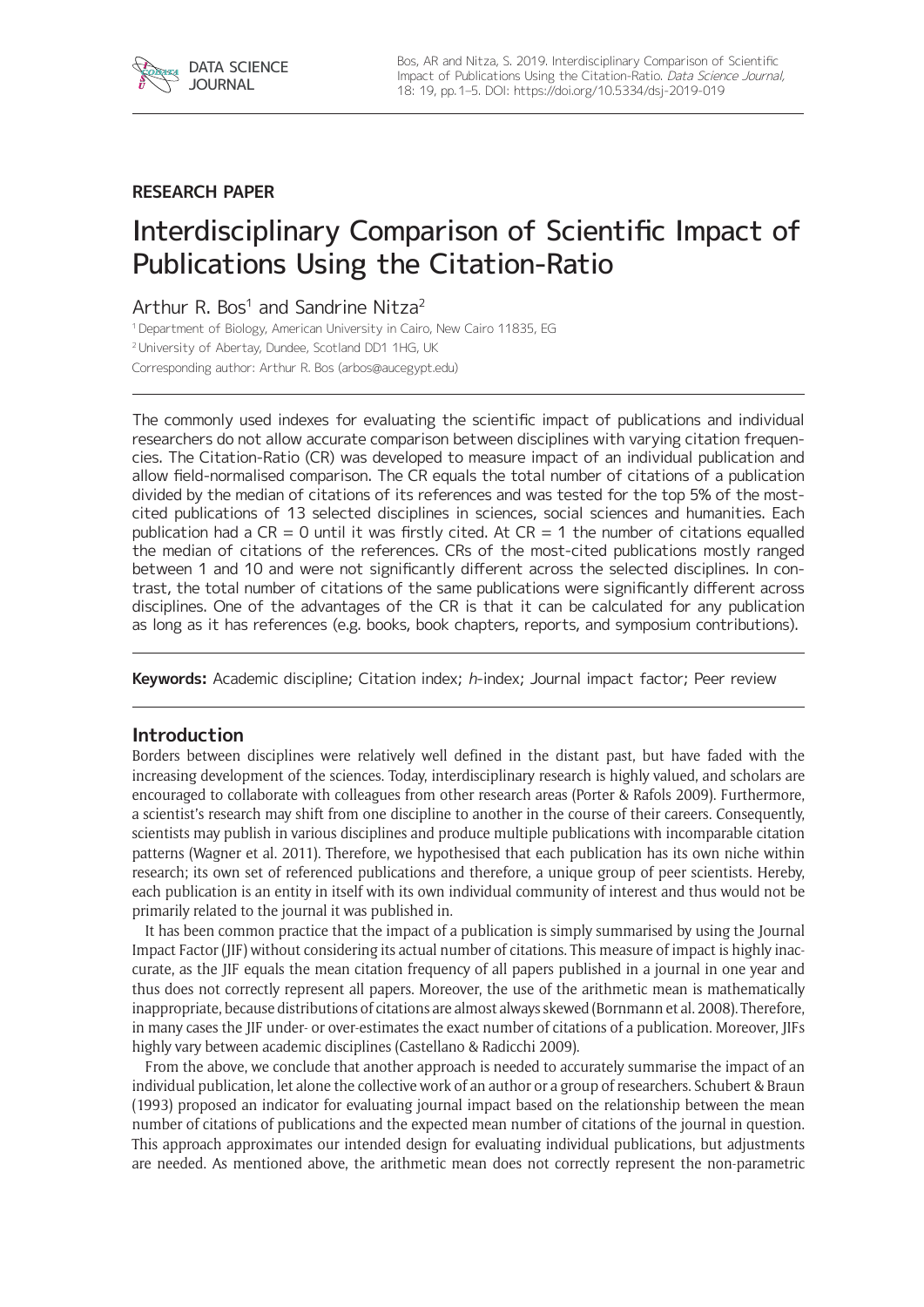distributions of publications' citations (Bornmann et al. 2008) and an alternative central tendency must be selected. Furthermore, we postulate that the quality of a publication is determined by the utilisation (=number of citations) of its unique group of peer researchers. Its citations should therefore be compared to the work's most relevant literature, which is the set of references it has used, and not to the performance of the journal.

The present paper aims to develop a measure that evaluates the impact of a publication independent of the citation frequency across multiple disciplines.

#### **Methods**

Thirteen academic disciplines were selected from university departments covering an as broad as possible academic spectrum (sciences, social sciences, and humanities; **Table 1**). Each discipline keyword was used to conduct a topic search in the Web of Science (Thomson Reuters 2016) in December 2015 and January 2016. The top 5% of most-cited publications of the year 2000 were systematically sampled ( $n = 10$ ). As the number of top publications varied per discipline, a step size of sampling was determined by dividing the discipline-dependent number by 10 (**Table 1**). The analysis started with the most frequently cited publication, moving on to the next, based on the step size of each discipline. This method was continued until 10 publications were sampled per discipline. The JIF-2014 and total number of citations of each publication were recorded. Subsequently, the number of citations for each reference in one publication were recorded. If a reference had more than 60 citations, then only the first 60 were included in the analysis (**Table 1**). The vast majority of selected publications were regular research papers, while six disciplines (Astrophysics, Chemistry, Education, Immunology, Meteorology, and Psychology) were also represented by one or two review papers. A publication in which authors responded to a published article, hence one reference, was included for Philosophy (**Table 1**).

The Citation-Ratio (CR) was calculated for each publication by dividing the total number of citations by the median of the total citations of all references. It was decided that the median would be used instead of the arithmetic mean in order to avoid individual publications impacting the denominator of the CR too highly. The total number of citations and CR were tested for differences between disciplines using ANOVA after log transformation, assuring variance equality between the data sets (Levene's-test, *P* > 0.05). Tukey's honestly significant difference (HSD) test was used for *post-hoc* analysis ( $\alpha$  = 0.05).

| <b>Discipline</b> | <b>Publications</b> | <b>Sampling</b><br>step size | References per<br><b>Publication</b> |            |
|-------------------|---------------------|------------------------------|--------------------------------------|------------|
|                   | <b>Total number</b> | of top 5%                    | Median                               | Range      |
| Agriculture       | 2,458               | 10                           | 44.0                                 | $19 - 117$ |
| Astrophysics      | 260                 | 1                            | 91.0                                 | $21 - 606$ |
| Archaeology       | 697                 | 3                            | 53.0                                 | $18 - 945$ |
| Chemistry         | 72,612              | 350                          | 52.5                                 | $28 - 139$ |
| Education         | 26,648              | 100                          | 61.0                                 | $32 - 114$ |
| Genetics          | 93,398              | 500                          | 59.5                                 | $23 - 166$ |
| Immunology        | 34,008              | 150                          | 43.5                                 | $19 - 291$ |
| Music             | 2,572               | 10                           | 50.5                                 | $13 - 269$ |
| Neurology         | 853                 | $\overline{4}$               | 45.5                                 | $12 - 188$ |
| Meteorology       | 281                 | 1                            | 54.0                                 | $18 - 220$ |
| Nanotechnology    | 173                 | 1                            | 32.0                                 | $9 - 435$  |
| Philosophy        | 3,197               | 15                           | 57.5                                 | $1 - 163$  |
| Psychology        | 26,836              | 100                          | 63.5                                 | $19 - 149$ |

**Table 1:** Total number of publications from the year 2000 with sampling step size for the 5% most-cited publications and the median number and range of references per publication for thirteen disciplines searched in the Web of Science.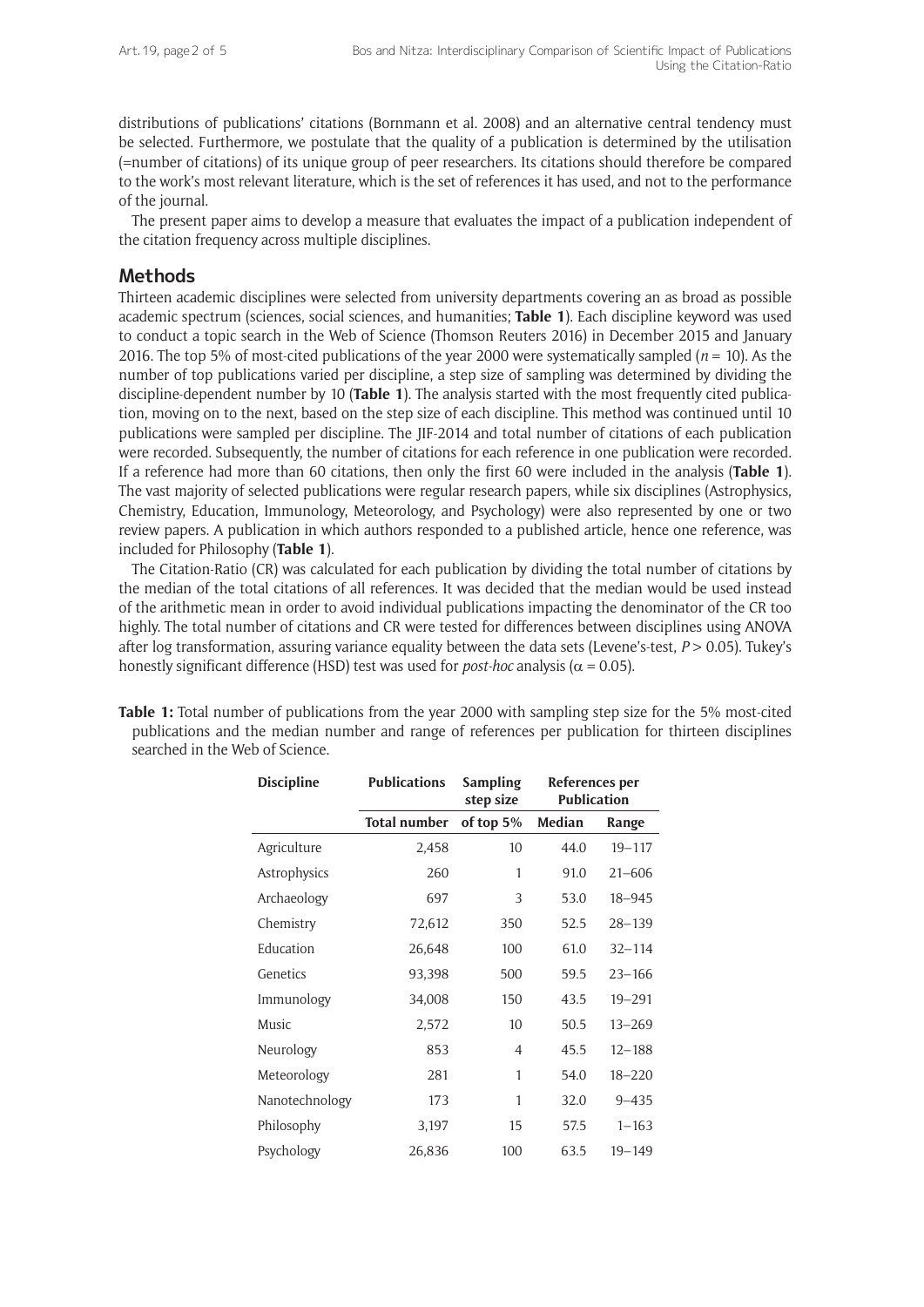# **Results**

Citation frequency of the top 5% of the most-cited publications was significantly different (ANOVA, *F*12,117 = 3.59, *P* < 0.01) between 13 selected academic fields (**Figure 1a**). *Post-hoc* analysis revealed that citation frequency of philosophy was significantly lower than of chemistry, genetics, immunology, and nanotechnology (HSD-test, *P* < 0.05). Furthermore, citation frequency of music was significantly lower (HSD-test, *P* < 0.05) than of chemistry, genetics, and nanotechnology (**Figure 1a**). The highest total number of citations of a single publication was 14,444 in Chemistry, whereas the lowest total number of citations of a publication was 37 in Philosophy.

The CR equals zero until a publication receives its first citation and may gradually increase when the publication is continously cited. At a value 1, the CR reaches a balance between its own citations and the median of citations of all references. The vast majority of the top 5% of the most-cited publications had a CR between 1 and 10 across all disciplines (**Figure 1b**). The highest CR was 137.6 for the most-cited publication in chemistry. The CR of the top 5% of the most-cited publications was not significantly different between academic disciplines (ANOVA,  $F_{12,117} = 1.27$ ,  $P = 0.244$ ).

#### **Discussion and Conclusions**

Academic disciplines have varying citation frequencies, which has made comparison of scientific impact of publications and authors across disciplines difficult (e.g. Lillquist & Green 2010). As a result, impact indexes have been biased toward disciplines with high citation frequencies. The CR is a measure that does not discriminate between disciplines by compensating for citation frequency differences. The CR, instead, detects



**Figure 1:** Total citations per publication **(a)** and Citation-Ratio **(b)** of the top 5% of the most-cited papers published in 2000 for thirteen academic disciplines.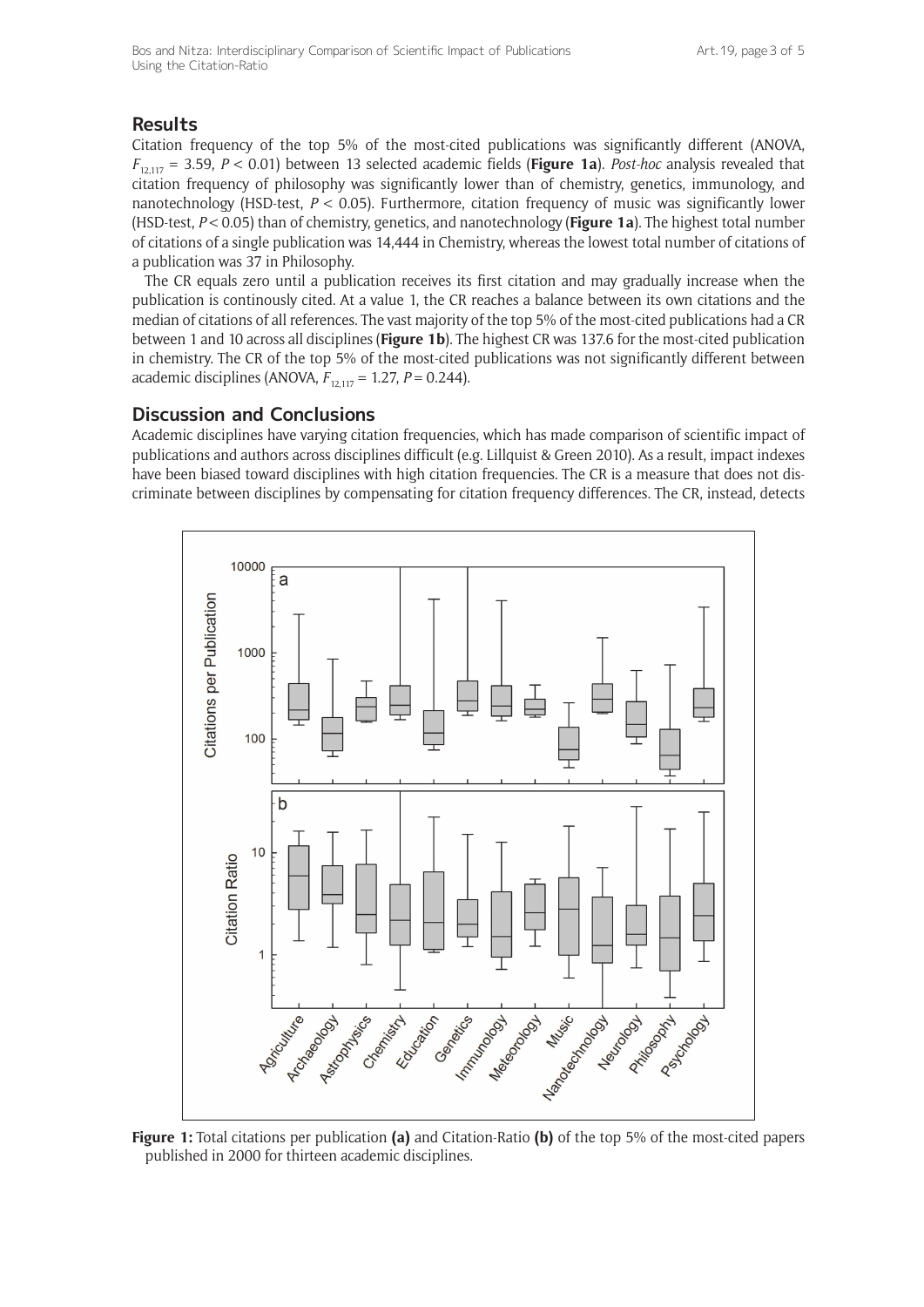publications with an above-average number of citations in their own specialised research niche. As well as the advantage of being citation frequency independent, the CR can be calculated for any publication that uses references. The CR is thus not limited to journal articles, as is the case for indexes using JIFs (Glänzel & Moed 2002), but instead, can also be determined for books, book chapters, technical reports, symposium papers, etc. Calculating impact of information sources without references, such as websites and blogs, is out of scope of the CR.

All impact measures have their own advantages and disadvantages (e.g. Egghe 2010). Therefore, it is important to ensure that any measures aiming to evaluate scientific impact cannot be manipulated by those which are being evaluated. To analyse the likelihood of manipulation of the CR, the role of the equations' numerator (number of citations) and denominator (median of citations of references) will be discussed separately. The main concern with the numerator is that it can be affected by self-citations, similar to reports for the *h*-index (Hirsch 2005; Bartneck & Kokkelmans 2011). When using the CR, a self-citation affects two publications: the citing publication as well as the cited publication. After self-citation, the numerator of the cited publication increases by one, while the denominator of the citing publication may increase causing the overall CR to decrease. Since the value of the denominator is determined by a median however, a single citation of one reference may have a limited effect. Although a self-citation may thus have a larger effect on the numerator than on the denominator, self-citations will not easily lift the CR. Excluding self-citations from calculations could be considered an option, since authors could no longer influence CRs. However, past attempts of doing so for other indexes have shown limited impact by self-citations (Thijs & Glänzel 2006) and have proven to be difficult due to ambiguity regarding article assignment to authors with commonly used names (Han, Zha and Giles 2005).

While not accounting for the limited effect of self-citations, there are mainly two options to manipulate the CR's denominator. First of all, an author could avoid using references with many citations, and secondly, an author could choose to increase the number of references by selecting unnecessary publications with few citations or limited citation potential.

The avoidance of highly cited papers seems to be a strategy that leaves out reviews and standard works, which highly determines the unique citation frequency of a particular discipline. Leaving out such references could possibly result in a publication not being recognised as a contribution to its field and, as a consequence, it may not be cited as often. On the other hand, extending a reference list by adding publications with limited citation potential would create an unnecessarily long list. Regular journal contributions generally include 10 to 60 references, whereas reviews can refer to up to several hundreds of publications. Although disciplines may have different practices in selecting the total number of references, the future development of a publication's CR is difficult to forecast for contributions with many references. However, there are a few contribution types, such as one-page notes and short communications that may have as little as three references (e.g. Bos, Gumanao and Salac 2008). Manipulation by self-citations may therefore be easier in such contributions. The disadvantage of short contributions is that they contain very limited information and are consequently, less frequently cited (Vieira & Gomes 2010). Moreover, citation frequency of short contributions containing unique or new knowledge may only be high for a finite period. Once the novelty of the contribution fades, the citation frequency may rapidly decline, which could then lead to a decreasing CR. This exemplifies that the CR changes with every new citation to the paper in question as well as to its references. Therefore, if a publication has reached its citation peak and its references continue to be cited at their same frequency, its CR will slowly decrease, meaning that the contribution's impact gradually diminishes. In contrast, the nature of the *h*-index causes it only to increase (Hirsch 2005), as citations are never withdrawn.

For both options of manipulating the CR's denominator, there is an important role for journal editors and reviewers, who must assure that standard works are included and that reference lists have reasonable lengths. When encouraging authors to select a low number of references, they must select publications with highest relevance to the subject, without considering the number of citations. Apart from these potential risks of slightly increasing the CR, it would be difficult to forecast the citation success of one's own publication and, more importantly, of recent work published by others. Given the patterns discussed above and the important role of editors and reviewers, we believe the manipulation potential of the CR is low.

We conclude that the CR is a useful and promising tool for comparing scientific impact of publications across disciplines and potentially for interdisciplinary works and suggest that the CR's application is further tested on large databases of an extended set of disciplines.